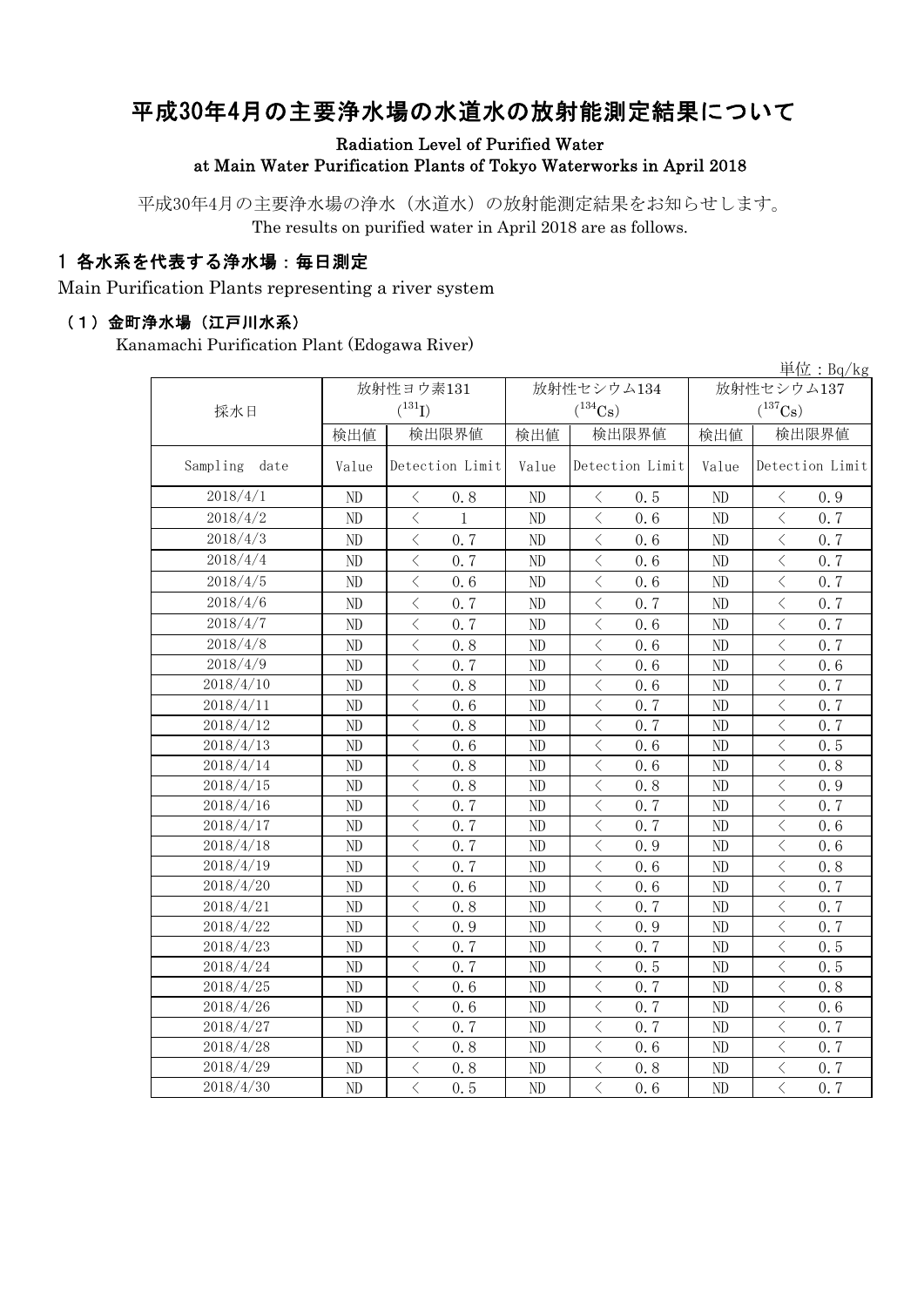## (2)朝霞浄水場 (荒川水系)

Asaka Purification Plant (Arakawa River)

|               |       |                                                                                              |       |                                                  |                | 単位: $Bq/kg$                                     |  |
|---------------|-------|----------------------------------------------------------------------------------------------|-------|--------------------------------------------------|----------------|-------------------------------------------------|--|
|               |       | 放射性ヨウ素131                                                                                    |       | 放射性セシウム134                                       | 放射性セシウム137     |                                                 |  |
| 採水日           |       | $(^{131}I)$                                                                                  |       | $(^{134}\mathrm{Cs})$                            |                | $(^{137}Cs)$                                    |  |
|               | 検出値   | 検出限界値                                                                                        | 検出値   | 検出限界値                                            | 検出値            | 検出限界値                                           |  |
| Sampling date | Value | Detection Limit                                                                              | Value | Detection Limit                                  | Value          | Detection Limit                                 |  |
| 2018/4/1      | ND    | 0.8<br>$\lt$                                                                                 | ND    | 0.5<br>$\langle$                                 | ND             | 0.7<br>$\lt$                                    |  |
| 2018/4/2      | ND    | $\langle$<br>0, 6                                                                            | ND    | $\overline{\left\langle \right\rangle }$<br>0, 6 | ND             | $\overline{\langle}$<br>0.7                     |  |
| 2018/4/3      | ND    | $\langle$<br>0, 6                                                                            | ND    | $\langle$<br>0, 6                                | N <sub>D</sub> | $\, < \,$<br>0.8                                |  |
| 2018/4/4      | ND    | $\langle$<br>0.7                                                                             | ND    | $\langle$<br>0.7                                 | ND             | $\overline{\left\langle \right\rangle }$<br>0.7 |  |
| 2018/4/5      | ND    | $\overline{\left\langle \right\rangle }$<br>0.6                                              | ND    | $\langle$<br>0.5                                 | ND             | $\langle$<br>0.6                                |  |
| 2018/4/6      | ND    | $\lt$<br>0.7                                                                                 | ND    | $\,$ $\,$<br>0.6                                 | ND             | $\lt$<br>0.7                                    |  |
| 2018/4/7      | ND    | $\hspace{0.1mm} <$<br>0.9                                                                    | ND    | $\langle$<br>0.6                                 | ND             | $\hspace{0.5cm}\big\langle$<br>0.8              |  |
| 2018/4/8      | ND    | $\,$ $\,$ $\,$<br>0.8                                                                        | ND    | $\lt$<br>0.6                                     | ND             | $\lt$<br>0.7                                    |  |
| 2018/4/9      | ND    | $\, <\,$<br>0.6                                                                              | ND    | $\, <\,$<br>0.6                                  | ND             | $\lt$<br>0.6                                    |  |
| 2018/4/10     | ND    | $\overline{\left\langle \right\rangle }$<br>0.7                                              | ND    | $\lt$<br>0.7                                     | ND             | $\lt$<br>0.7                                    |  |
| 2018/4/11     | ND    | $\overline{\left\langle \right\rangle }$<br>0.6                                              | ND    | $\lt$<br>0.6                                     | ND             | $\langle$<br>0.7                                |  |
| 2018/4/12     | ND    | $\langle$<br>0, 7                                                                            | ND    | $\overline{\left\langle \right\rangle }$<br>0.6  | ND             | $\langle$<br>0.7                                |  |
| 2018/4/13     | ND    | $\overline{\left\langle \right\rangle }$<br>0.7                                              | ND    | $\overline{\left\langle \right\rangle }$<br>0, 7 | N <sub>D</sub> | $\overline{\left\langle \right\rangle }$<br>0.9 |  |
| 2018/4/14     | ND    | $\langle$<br>0.9                                                                             | ND    | $\langle$<br>0.7                                 | ND             | $\langle$<br>0.9                                |  |
| 2018/4/15     | ND    | $\overline{\left\langle \right\rangle }$<br>0.8                                              | ND    | $\langle$<br>0.7                                 | ND             | $\,$ $\,$ $\,$<br>0.8                           |  |
| 2018/4/16     | ND    | $\langle$<br>0, 6                                                                            | ND    | $\langle$<br>0.8                                 | ND             | $\overline{\left\langle \right\rangle }$<br>0.7 |  |
| 2018/4/17     | ND    | $\lt$<br>0.7                                                                                 | ND    | $\overline{\left\langle \right\rangle }$<br>0.6  | ND             | $\lt$<br>0.7                                    |  |
| 2018/4/18     | ND    | $\langle$<br>0.6                                                                             | ND    | $\langle$<br>0.6                                 | ND             | $\langle$<br>0.7                                |  |
| 2018/4/19     | ND    | $\, <\,$<br>0.7                                                                              | ND    | $\lt$<br>0.7                                     | ND             | $\lt$<br>0.7                                    |  |
| 2018/4/20     | ND    | $\hspace{0.1mm}\mathopen{\begin{array}{c}\mathopen{\frown}\end{array}}\hspace{0.1mm}$<br>0.6 | ND    | $\langle$<br>0.8                                 | ND             | $\, <\,$<br>0.7                                 |  |
| 2018/4/21     | ND    | $\langle$<br>0.7                                                                             | ND    | $\langle$<br>0.7                                 | ND             | $\langle$<br>0.6                                |  |
| 2018/4/22     | ND    | $\langle$<br>0, 7                                                                            | ND    | 0, 7<br>⟨                                        | $\rm ND$       | 0, 7<br>⟨                                       |  |
| 2018/4/23     | ND    | $\langle$<br>0.6                                                                             | ND    | $\lt$<br>0.7                                     | $\rm ND$       | $\lt$<br>0.7                                    |  |
| 2018/4/24     | ND    | $\langle$<br>0.7                                                                             | ND    | $\langle$<br>0.5                                 | ND             | $\langle$<br>0.7                                |  |
| 2018/4/25     | ND    | $\lt$<br>0.6                                                                                 | ND    | $\lt$<br>0.7                                     | ND             | $\langle$<br>0.7                                |  |
| 2018/4/26     | ND    | $\overline{\left\langle \right\rangle }$<br>0.6                                              | ND    | $\langle$<br>0.8                                 | ND             | $\overline{\left\langle \right\rangle }$<br>0.7 |  |
| 2018/4/27     | ND    | $\langle$<br>0.7                                                                             | ND    | $\langle$<br>0.7                                 | ND             | $\overline{\left\langle \right\rangle }$<br>0.8 |  |
| 2018/4/28     | ND    | $\langle$<br>0.7                                                                             | ND    | $\langle$<br>0.6                                 | ND             | $\,$ $\,$ $\,$<br>0.8                           |  |
| 2018/4/29     | ND    | $\,$ $\,$ $\,$<br>0.8                                                                        | ND    | $\langle$<br>0.8                                 | ND             | $\, <\,$<br>0.8                                 |  |
| 2018/4/30     | ND    | $\overline{\langle}$<br>0.6                                                                  | ND    | $\overline{\left\langle \right\rangle }$<br>0.6  | ND             | $\overline{\langle}$<br>0, 7                    |  |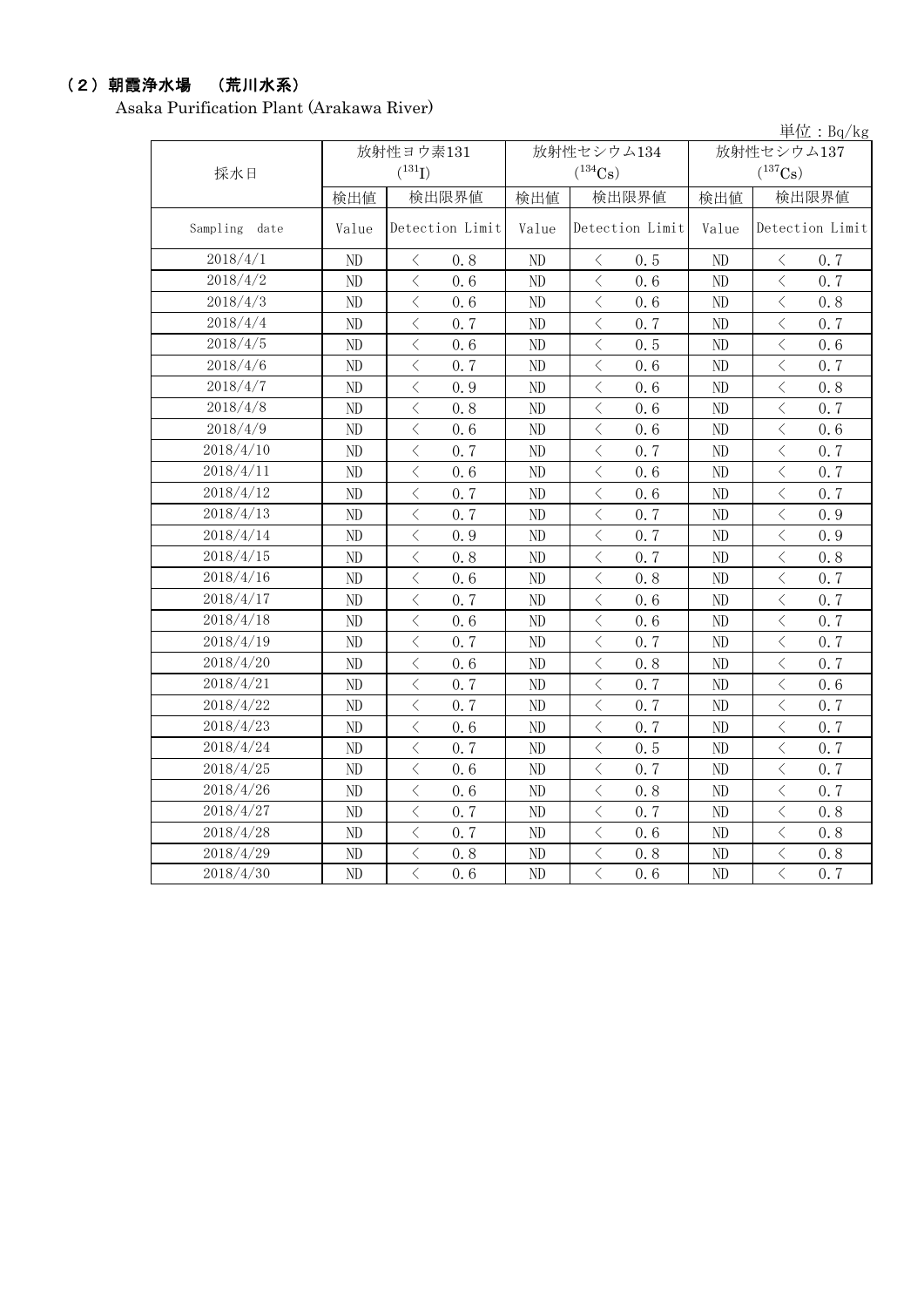# (3)小作浄水場 (多摩川水系)

Ozaku Purification Plant (Tamagawa River)

|               |           |                                                                                                               |          |                                                  |            | 単位: $Bq/kg$                                                                                                                                                                         |  |
|---------------|-----------|---------------------------------------------------------------------------------------------------------------|----------|--------------------------------------------------|------------|-------------------------------------------------------------------------------------------------------------------------------------------------------------------------------------|--|
|               | 放射性ヨウ素131 |                                                                                                               |          | 放射性セシウム134                                       | 放射性セシウム137 |                                                                                                                                                                                     |  |
| 採水日           |           | $(^{131}I)$                                                                                                   |          | $(^{134}Cs)$                                     |            | $(^{137}Cs)$                                                                                                                                                                        |  |
|               | 検出値       | 検出限界値                                                                                                         | 検出値      | 検出限界値                                            | 検出値        | 検出限界値                                                                                                                                                                               |  |
| Sampling date | Value     | Detection Limit                                                                                               | Value    | Detection Limit                                  | Value      | Detection Limit                                                                                                                                                                     |  |
| 2018/4/1      | ND        | 0.7<br>$\langle$                                                                                              | ND       | 0.6<br>$\langle$                                 | ND         | 0.8<br>$\lt$                                                                                                                                                                        |  |
| 2018/4/2      | ND        | $\langle$<br>0.5                                                                                              | ND       | $\langle$<br>0.7                                 | ND         | $\langle$<br>0.8                                                                                                                                                                    |  |
| 2018/4/3      | ND        | $\overline{\left\langle \right\rangle }$<br>0.7                                                               | ND       | $\langle$<br>0.5                                 | ND         | $\lt$<br>0.7                                                                                                                                                                        |  |
| 2018/4/4      | ND        | $\langle$<br>0.7                                                                                              | ND       | $\langle$<br>0.8                                 | ND         | $\langle$<br>0.7                                                                                                                                                                    |  |
| 2018/4/5      | ND        | $\, <\,$<br>0.7                                                                                               | ND       | $\lt$<br>0.7                                     | ND         | $\lt$<br>0.8                                                                                                                                                                        |  |
| 2018/4/6      | ND        | $\lt$<br>0.6                                                                                                  | ND       | $\,$ $\,$<br>0.7                                 | ND         | $\, \zeta \,$<br>0, 6                                                                                                                                                               |  |
| 2018/4/7      | ND        | $\, \zeta \,$<br>0.8                                                                                          | ND       | $\, <\,$<br>0.9                                  | ND         | $\, <\,$<br>0.8                                                                                                                                                                     |  |
| 2018/4/8      | ND        | $\langle$<br>0.8                                                                                              | ND       | $\lt$<br>0.9                                     | ND         | $\lt$<br>0.7                                                                                                                                                                        |  |
| 2018/4/9      | ND        | $\lt$<br>0.6                                                                                                  | ND       | $\langle$<br>0.8                                 | ND         | $\lt$<br>0, 7                                                                                                                                                                       |  |
| 2018/4/10     | ND        | $\langle$<br>0.7                                                                                              | ND       | $\lt$<br>0.7                                     | ND         | $\overline{\left\langle \right\rangle }$<br>0.6                                                                                                                                     |  |
| 2018/4/11     | ND        | $\lt$<br>0.8                                                                                                  | ND       | $\lt$<br>0.8                                     | ND         | $\lt$<br>0.8                                                                                                                                                                        |  |
| 2018/4/12     | ND        | $\langle$<br>0.6                                                                                              | ND       | $\langle$<br>0.7                                 | ND         | $\lt$<br>0.6                                                                                                                                                                        |  |
| 2018/4/13     | ND        | $\overline{\left\langle \right\rangle }$<br>0.6                                                               | ND       | $\overline{\left\langle \right\rangle }$<br>0, 6 | ND         | $\overline{\left\langle \right\rangle }$<br>0.6                                                                                                                                     |  |
| 2018/4/14     | ND        | $\, \zeta \,$<br>0.8                                                                                          | ND       | $\langle$<br>0.7                                 | ND         | $\overline{\left\langle \right. }% ,\left\langle \overline{\left\langle \right. }% ,\left\langle \overline{\left\langle \right. }\right\rangle \right\rangle \left. \right.$<br>0.8 |  |
| 2018/4/15     | ND        | $\overline{\left\langle \right\rangle }$<br>0.8                                                               | ND       | $\langle$<br>0.5                                 | ND         | $\,$ $\,$ $\,$<br>0.8                                                                                                                                                               |  |
| 2018/4/16     | ND        | $\langle$<br>0.7                                                                                              | ND       | $\langle$<br>0.9                                 | ND         | $\overline{\left\langle \right\rangle }$<br>0.7                                                                                                                                     |  |
| 2018/4/17     | ND        | $\langle$<br>0.7                                                                                              | ND       | $\lt$<br>0.8                                     | ND         | $\lt$<br>0.6                                                                                                                                                                        |  |
| 2018/4/18     | ND        | $\langle$<br>0.9                                                                                              | ND       | $\langle$<br>0.8                                 | ND         | $\lt$<br>0.8                                                                                                                                                                        |  |
| 2018/4/19     | ND        | $\lt$<br>0.7                                                                                                  | ND       | $\, <\,$<br>0.7                                  | ND         | $\lt$<br>0.8                                                                                                                                                                        |  |
| 2018/4/20     | ND        | $\langle$<br>0.6                                                                                              | ND       | $\langle$<br>0.7                                 | ND         | $\langle$<br>0.7                                                                                                                                                                    |  |
| 2018/4/21     | ND        | $\lt$<br>0.7                                                                                                  | ND       | $\lt$<br>0.7                                     | ND         | $\lt$<br>0.8                                                                                                                                                                        |  |
| 2018/4/22     | ND        | $\lt$<br>0.8                                                                                                  | ND       | $\lt$<br>0.6                                     | ND         | $\lt$<br>0.7                                                                                                                                                                        |  |
| 2018/4/23     | ND        | $\, <\,$<br>0.7                                                                                               | ND       | $\langle$<br>0.7                                 | ND         | $\langle$<br>0.7                                                                                                                                                                    |  |
| 2018/4/24     | ND        | $\hspace{0.1mm}\mathopen{\begin{array}{c}\mathopen{\fbox{$\scriptstyle<\}}\end{array}}\hspace{-0.1mm}$<br>0.6 | ND       | $\, <\,$<br>0.7                                  | ND         | $\, <\,$<br>0.7                                                                                                                                                                     |  |
| 2018/4/25     | ND        | $\langle$<br>0.7                                                                                              | ND       | $\langle$<br>0.7                                 | ND         | $\langle$<br>0.6                                                                                                                                                                    |  |
| 2018/4/26     | ND        | $\langle$<br>0.7                                                                                              | $\rm ND$ | $\lt$<br>0.8                                     | ND         | $\lt$<br>0.7                                                                                                                                                                        |  |
| 2018/4/27     | ND        | $\langle$<br>0.6                                                                                              | ND       | $\lt$<br>0.6                                     | ND         | $\lt$<br>0.5                                                                                                                                                                        |  |
| 2018/4/28     | ND        | $\lt$<br>0.6                                                                                                  | ND       | $\, <\,$<br>0.7                                  | ND         | $\lt$<br>0.7                                                                                                                                                                        |  |
| 2018/4/29     | ND        | $\lt$<br>0.8                                                                                                  | ND       | $\lt$<br>0.8                                     | ND         | $\lt$<br>0.8                                                                                                                                                                        |  |
| 2018/4/30     | ND        | $\langle$<br>0.7                                                                                              | ND       | $\overline{\left\langle \right\rangle }$<br>0.8  | ND         | $\overline{\left\langle \right. }% ,\left\langle \overline{\left\langle \right. }% ,\left\langle \overline{\left\langle \right. }\right\rangle \right\rangle \left. \right.$<br>0.8 |  |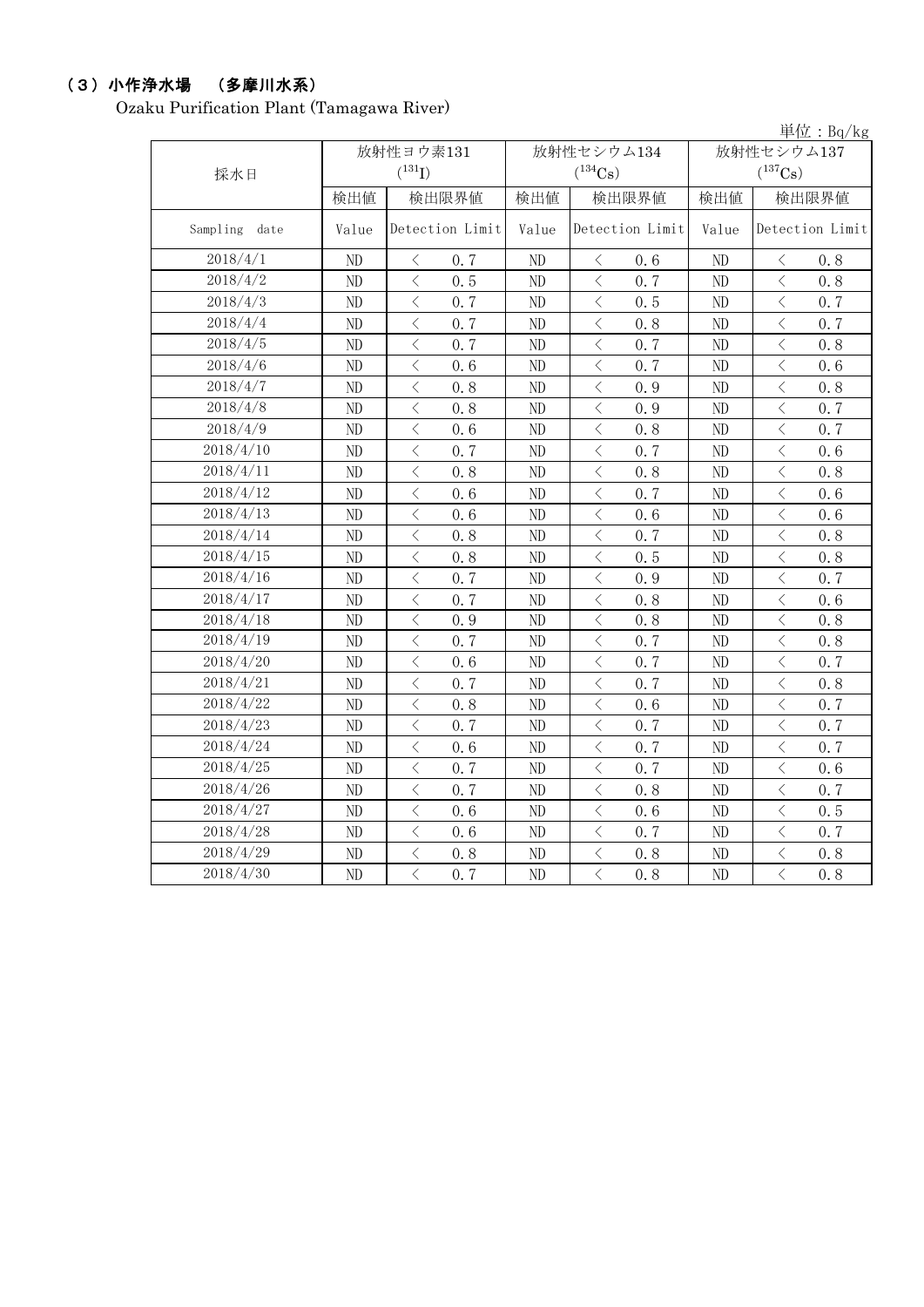# (4)東村山浄水場 (多摩川・荒川水系)

Higashi-murayama Purification Plant (Tamagawa・Arakawa River)

|               |       |                                                 |              |                                                 |                | 単位: $Bq/kg$                                     |  |
|---------------|-------|-------------------------------------------------|--------------|-------------------------------------------------|----------------|-------------------------------------------------|--|
|               |       | 放射性ヨウ素131                                       |              | 放射性セシウム134                                      | 放射性セシウム137     |                                                 |  |
| 採水日           |       | $(^{131}I)$                                     |              | $(^{134}\mathrm{Cs})$                           |                | $(^{137}\mathrm{Cs})$                           |  |
|               | 検出値   | 検出限界値                                           | 検出限界値<br>検出値 |                                                 | 検出値            | 検出限界値                                           |  |
| Sampling date | Value | Detection Limit                                 | Value        | Detection Limit                                 | Value          | Detection Limit                                 |  |
| 2018/4/1      | ND    | 0.5<br>$\lt$                                    | ND           | 0.7<br>$\langle$                                | ND             | 0.7<br>$\lt$                                    |  |
| 2018/4/2      | ND    | $\langle$<br>0.6                                | ND           | $\langle$<br>0.8                                | ND             | $\lt$<br>0.8                                    |  |
| 2018/4/3      | ND    | $\langle$<br>0.6                                | ND           | $\lt$<br>0.6                                    | ND             | $\lt$<br>0.7                                    |  |
| 2018/4/4      | ND    | $\langle$<br>0.7                                | ND           | $\lt$<br>0.6                                    | ND             | $\lt$<br>0.7                                    |  |
| 2018/4/5      | ND    | $\lt$<br>0.6                                    | $\rm ND$     | $\lt$<br>0.7                                    | ND             | $\lt$<br>0.8                                    |  |
| 2018/4/6      | ND    | $\overline{\left\langle \right\rangle }$<br>0.6 | $\rm ND$     | $\langle$<br>0.8                                | ND             | $\langle$<br>0, 7                               |  |
| 2018/4/7      | ND    | $\langle$<br>0.8                                | $\rm ND$     | $\lt$<br>0.7                                    | ND             | $\langle$<br>0.6                                |  |
| 2018/4/8      | ND    | $\langle$<br>0.8                                | ND           | $\langle$<br>0.7                                | ND             | $\langle$<br>0.8                                |  |
| 2018/4/9      | ND    | $\, \zeta \,$<br>0, 7                           | ND           | $\lt$<br>0.6                                    | ND             | $\langle$<br>0.7                                |  |
| 2018/4/10     | ND    | $\overline{\left\langle \right\rangle }$<br>0.6 | ND           | $\overline{\left\langle \right\rangle }$<br>0.7 | ND             | $\overline{\left\langle \right\rangle }$<br>0.7 |  |
| 2018/4/11     | ND    | $\overline{\left\langle \right\rangle }$<br>0.8 | ND           | $\overline{\left\langle \right\rangle }$<br>0.8 | ND             | $\overline{\left\langle \right\rangle }$<br>0.8 |  |
| 2018/4/12     | ND    | $\lt$<br>0.7                                    | ND           | $\lt$<br>0.6                                    | ND             | $\lt$<br>0.6                                    |  |
| 2018/4/13     | ND    | $\overline{\left\langle \right\rangle }$<br>0.7 | ND           | $\langle$<br>0.6                                | ND             | $\overline{\left\langle \right\rangle }$<br>0.8 |  |
| 2018/4/14     | ND    | $\langle$<br>0.7                                | ND           | $\lt$<br>0.6                                    | N <sub>D</sub> | $\langle$<br>0.7                                |  |
| 2018/4/15     | ND    | $\langle$<br>0.8                                | ND           | $\langle$<br>0.6                                | ND             | $\langle$<br>0.7                                |  |
| 2018/4/16     | ND    | $\overline{\left\langle \right\rangle }$<br>0.6 | ND           | $\lt$<br>0.7                                    | ND             | $\,$ $\,$ $\,$<br>0.6                           |  |
| 2018/4/17     | ND    | $\langle$<br>0.6                                | ND           | $\lt$<br>0.7                                    | ND             | $\,$ $\,$ $\,$<br>0.7                           |  |
| 2018/4/18     | ND    | $\langle$<br>0.7                                | ND           | $\lt$<br>0.6                                    | ND             | $\langle$<br>0.7                                |  |
| 2018/4/19     | ND    | $\lt$<br>0.7                                    | ND           | $\lt$<br>0.7                                    | ND             | $\lt$<br>0.8                                    |  |
| 2018/4/20     | ND    | $\langle$<br>0.7                                | ND           | $\lt$<br>0.8                                    | ND             | $\, <\,$<br>0.8                                 |  |
| 2018/4/21     | ND    | $\langle$<br>0.8                                | ND           | $\langle$<br>0, 8                               | ND             | $\langle$<br>0, 8                               |  |
| 2018/4/22     | ND    | $\langle$<br>0.8                                | ND           | $\langle$<br>0, 6                               | ND             | $\langle$<br>0.7                                |  |
| 2018/4/23     | ND    | $\langle$<br>0.7                                | ND           | $\lt$<br>0.5                                    | ND             | $\, \zeta \,$<br>0.7                            |  |
| 2018/4/24     | ND    | $\langle$<br>0.7                                | ND           | $\overline{\left\langle \right\rangle }$<br>0.8 | ND             | $\overline{\left\langle \right\rangle }$<br>0.9 |  |
| 2018/4/25     | ND    | $\langle$<br>0.7                                | ND           | $\langle$<br>0, 6                               | ND             | $\langle$<br>0, 7                               |  |
| 2018/4/26     | ND    | $\langle$<br>0, 7                               | ND           | $\overline{\left\langle \right\rangle }$<br>0.7 | ND             | $\lt$<br>0.7                                    |  |
| 2018/4/27     | ND    | $\langle$<br>0.7                                | ND           | $\lt$<br>0.8                                    | ND             | $\lt$<br>0.8                                    |  |
| 2018/4/28     | ND    | $\langle$<br>0.7                                | $\rm ND$     | 0.7<br>$\langle$                                | ND             | $\, <\,$<br>0.8                                 |  |
| 2018/4/29     | ND    | $\langle$<br>0.8                                | $\rm ND$     | $\lt$<br>0, 6                                   | $\rm ND$       | $\lt$<br>0.8                                    |  |
| 2018/4/30     | ND    | $\langle$<br>0.6                                | ND           | $\langle$<br>0.6                                | ND             | $\overline{\left\langle \right\rangle }$<br>0.8 |  |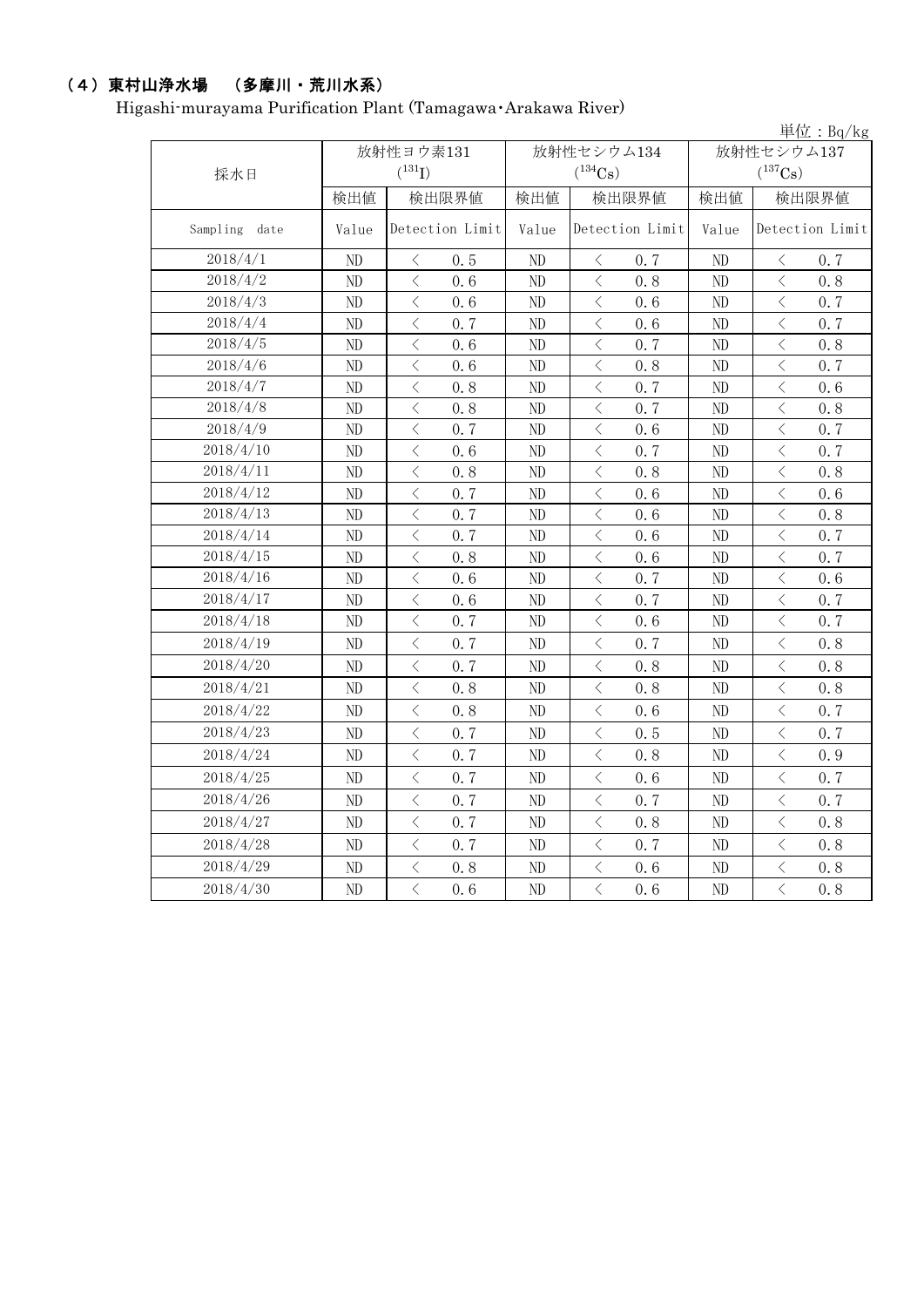# (5)長沢浄水場 (相模川水系)

Nagasawa Purification Plant (Sagamigawa River)

|               |       |                                                                                                                                                                      |          |                                                  |            | 単位: $Bq/kg$                                     |  |
|---------------|-------|----------------------------------------------------------------------------------------------------------------------------------------------------------------------|----------|--------------------------------------------------|------------|-------------------------------------------------|--|
|               |       | 放射性ヨウ素131                                                                                                                                                            |          | 放射性セシウム134                                       | 放射性セシウム137 |                                                 |  |
| 採水日           |       | $(^{131}I)$                                                                                                                                                          |          | $(^{134}\mathrm{Cs})$                            |            | $(^{137}Cs)$                                    |  |
|               | 検出値   | 検出限界値                                                                                                                                                                | 検出値      | 検出限界値                                            | 検出値        | 検出限界値                                           |  |
| Sampling date | Value | Detection Limit                                                                                                                                                      | Value    | Detection Limit                                  | Value      | Detection Limit                                 |  |
| 2018/4/1      | ND    | $\langle$<br>0.8                                                                                                                                                     | $\rm ND$ | $\langle$<br>0.7                                 | ND         | 0.7<br>$\langle$                                |  |
| 2018/4/2      | ND    | $\overline{\left\langle \right\rangle }$<br>0.7                                                                                                                      | ND       | $\langle$<br>0.7                                 | ND         | $\overline{\left\langle \right\rangle }$<br>0.8 |  |
| 2018/4/3      | ND    | $\,$ $\,$ $\,$<br>0, 6                                                                                                                                               | $\rm ND$ | $\lt$<br>0.7                                     | ND         | $\langle$<br>0.7                                |  |
| 2018/4/4      | ND    | $\langle$<br>0.7                                                                                                                                                     | ND       | $\lt$<br>0.9                                     | ND         | $\lt$<br>0.8                                    |  |
| 2018/4/5      | ND    | $\langle$<br>0.6                                                                                                                                                     | ND       | $\lt$<br>0.6                                     | $\rm ND$   | $\, <\,$<br>0.7                                 |  |
| 2018/4/6      | ND    | $\,$ $\,$ $\,$<br>0.7                                                                                                                                                | ND       | $\langle$<br>0.7                                 | $\rm ND$   | $\,$ $\,$ $\,$<br>0.6                           |  |
| 2018/4/7      | ND    | $\overline{\left\langle \right. }% ,\left\langle \overline{\left\langle \right. }% ,\left\langle \overline{\left\langle \right\rangle }\right\rangle \right.$<br>0.7 | ND       | $\, \zeta \,$<br>0.6                             | ND         | $\, <\,$<br>0.8                                 |  |
| 2018/4/8      | ND    | $\langle$<br>0.8                                                                                                                                                     | $\rm ND$ | $\langle$<br>0.8                                 | ND         | $\, \zeta \,$<br>0.8                            |  |
| 2018/4/9      | ND    | $\langle$<br>0.8                                                                                                                                                     | $\rm ND$ | $\lt$<br>0.8                                     | $\rm ND$   | $\langle$<br>0.6                                |  |
| 2018/4/10     | ND    | $\langle$<br>0, 6                                                                                                                                                    | $\rm ND$ | $\lt$<br>0.7                                     | $\rm ND$   | $\langle$<br>0.7                                |  |
| 2018/4/11     | ND    | $\overline{\left\langle \right\rangle }$<br>0, 6                                                                                                                     | ND       | $\lt$<br>0, 7                                    | ND         | $\langle$<br>0.7                                |  |
| 2018/4/12     | ND    | $\,$ $\,$ $\,$<br>0.7                                                                                                                                                | $\rm ND$ | $\lt$<br>0.7                                     | ND         | $\lt$<br>0.8                                    |  |
| 2018/4/13     | ND    | $\,$ $\,$ $\,$<br>0.6                                                                                                                                                | ND       | $\lt$<br>0.6                                     | ND         | $\lt$<br>0.7                                    |  |
| 2018/4/14     | ND    | $\langle$<br>0.9                                                                                                                                                     | ND       | $\lt$<br>0.8                                     | $\rm ND$   | 0.7<br>$\lt$                                    |  |
| 2018/4/15     | ND    | $\langle$<br>0.7                                                                                                                                                     | ND       | $\lt$<br>0.6                                     | $\rm ND$   | $\lt$<br>0.7                                    |  |
| 2018/4/16     | ND    | $\langle$<br>0.7                                                                                                                                                     | ND       | $\lt$<br>0.8                                     | ND         | $\lt$<br>0.8                                    |  |
| 2018/4/17     | ND    | $\overline{\left\langle \right\rangle }$<br>0.7                                                                                                                      | $\rm ND$ | $\langle$<br>0.9                                 | ND         | $\overline{\left\langle \right\rangle }$<br>0.9 |  |
| 2018/4/18     | ND    | $\overline{\left\langle \right\rangle }$<br>0.6                                                                                                                      | ND       | $\lt$<br>0.7                                     | ND         | $\overline{\left\langle \right\rangle }$<br>0.7 |  |
| 2018/4/19     | ND    | $\langle$<br>0.7                                                                                                                                                     | ND       | $\lt$<br>0.6                                     | ND         | $\langle$<br>0.7                                |  |
| 2018/4/20     | ND    | $\overline{\left\langle \right\rangle }$<br>0.6                                                                                                                      | ND       | $\langle$<br>0.7                                 | ND         | $\overline{\left\langle \right\rangle }$<br>0.8 |  |
| 2018/4/21     | ND    | $\langle$<br>0.9                                                                                                                                                     | ND       | $\langle$<br>0.7                                 | ND         | $\lt$<br>0.8                                    |  |
| 2018/4/22     | ND    | $\lt$<br>0.8                                                                                                                                                         | ND       | $\langle$<br>0.7                                 | ND         | $\langle$<br>0.7                                |  |
| 2018/4/23     | ND    | $\overline{\left\langle \right\rangle }$<br>0.7                                                                                                                      | ND       | $\lt$<br>0.8                                     | ND         | $\langle$<br>0.8                                |  |
| 2018/4/24     | ND    | $\langle$<br>0.7                                                                                                                                                     | ND       | $\langle$<br>0.7                                 | $\rm ND$   | $\lt$<br>0.8                                    |  |
| 2018/4/25     | ND    | $\langle$<br>0.6                                                                                                                                                     | ND       | $\lt$<br>0.7                                     | ND         | $\, \zeta \,$<br>0.7                            |  |
| 2018/4/26     | ND    | $\overline{\left\langle \right\rangle }$<br>0.7                                                                                                                      | ND       | $\lt$<br>0.6                                     | ND         | $\overline{\left\langle \right\rangle }$<br>0.7 |  |
| 2018/4/27     | ND    | $\overline{\left\langle \right\rangle }$<br>0.7                                                                                                                      | ND       | $\langle$<br>1                                   | $\rm ND$   | $\overline{\left\langle \right\rangle }$<br>0.7 |  |
| 2018/4/28     | ND    | $\overline{\left\langle \right. }% ,\left\langle \overline{\left\langle \right. }% ,\left\langle \overline{\left\langle \right\rangle }\right\rangle \right.$<br>0.8 | $\rm ND$ | $\langle$<br>0.5                                 | $\rm ND$   | $\langle$<br>0.7                                |  |
| 2018/4/29     | ND    | $\langle$<br>0.7                                                                                                                                                     | $\rm ND$ | $\langle$<br>0, 8                                | $\rm ND$   | $\, <\,$<br>0.8                                 |  |
| 2018/4/30     | ND    | $\langle$<br>0, 6                                                                                                                                                    | ND       | $\overline{\left\langle \right\rangle }$<br>0, 6 | ND         | $\overline{\left\langle \right\rangle }$<br>0.8 |  |